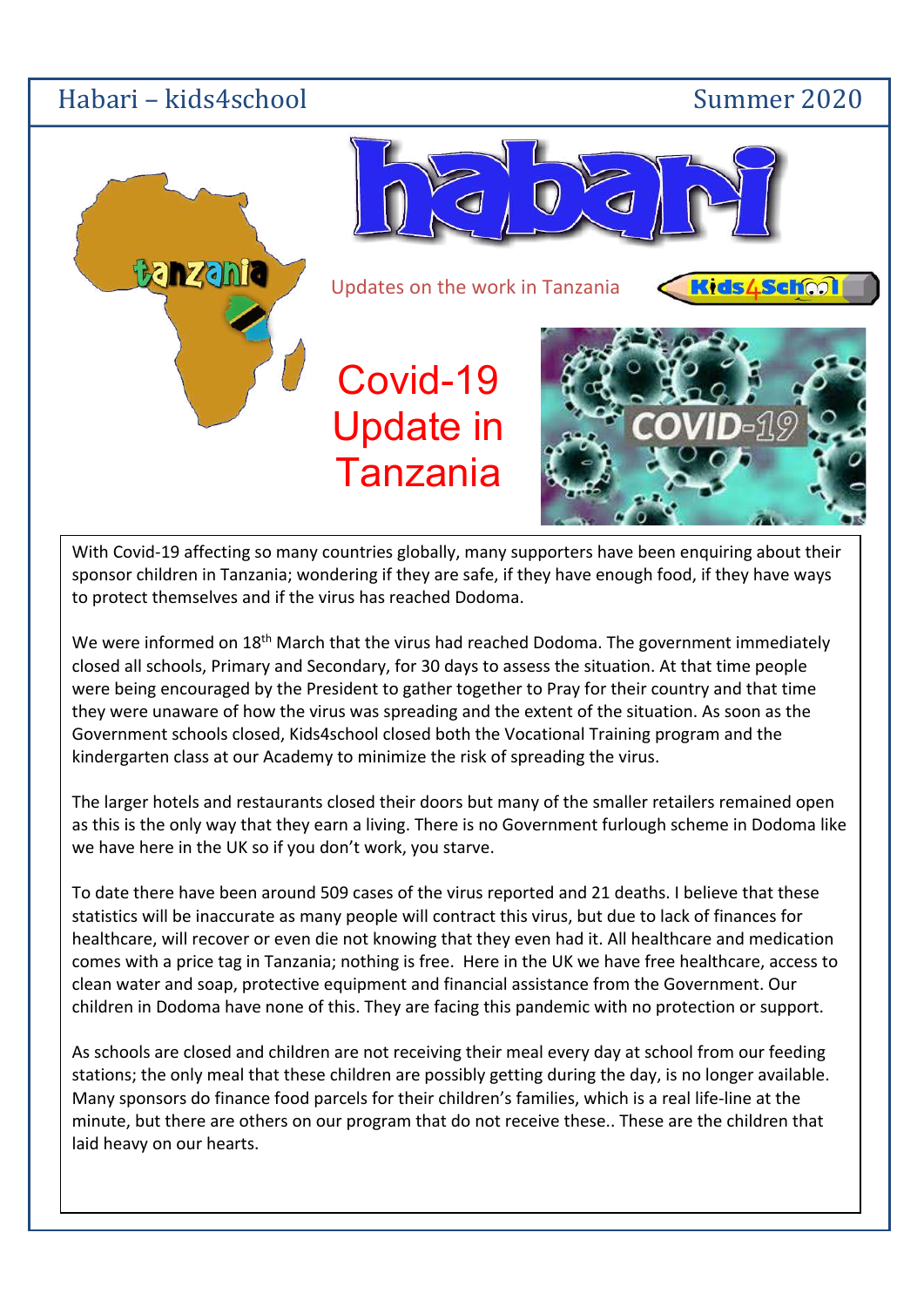Smaller bags of flour for all who need it…

Dodoma region delivering, when they came across one of our families who does not receive food<br>support, a bag of £4 flour was given to them with love. As our team in Tanzania continue to distribute gifts and food parcels financed by generous supporters, we felt the need to practically support the children who are not receiving monthly food parcels; the children who have no source of food at all. Although finances were not there to do this at the time, we proceeded in faith knowing that God would provide for his people. And He Did. We purchased small bags of Ugali flour, costing £4 per bag and stored them in our vehicle. As the team drove across the support, a bag of £4 flour was given to them with love.

We put this new food program onto our face book page and within an hour we had a phone call with a donation that covered the price of the bags that we purchased. God is good!

Since then we have received the finances to purchase another 190 small bags of flour that will be distributed to those who are in need during this Pandemic. We are so thankful to supporters for their generosity and in particular one of our trustees who has taken this project on as her own and has promoted this initiative extensively.



## Habari – kids4school Summer 2020

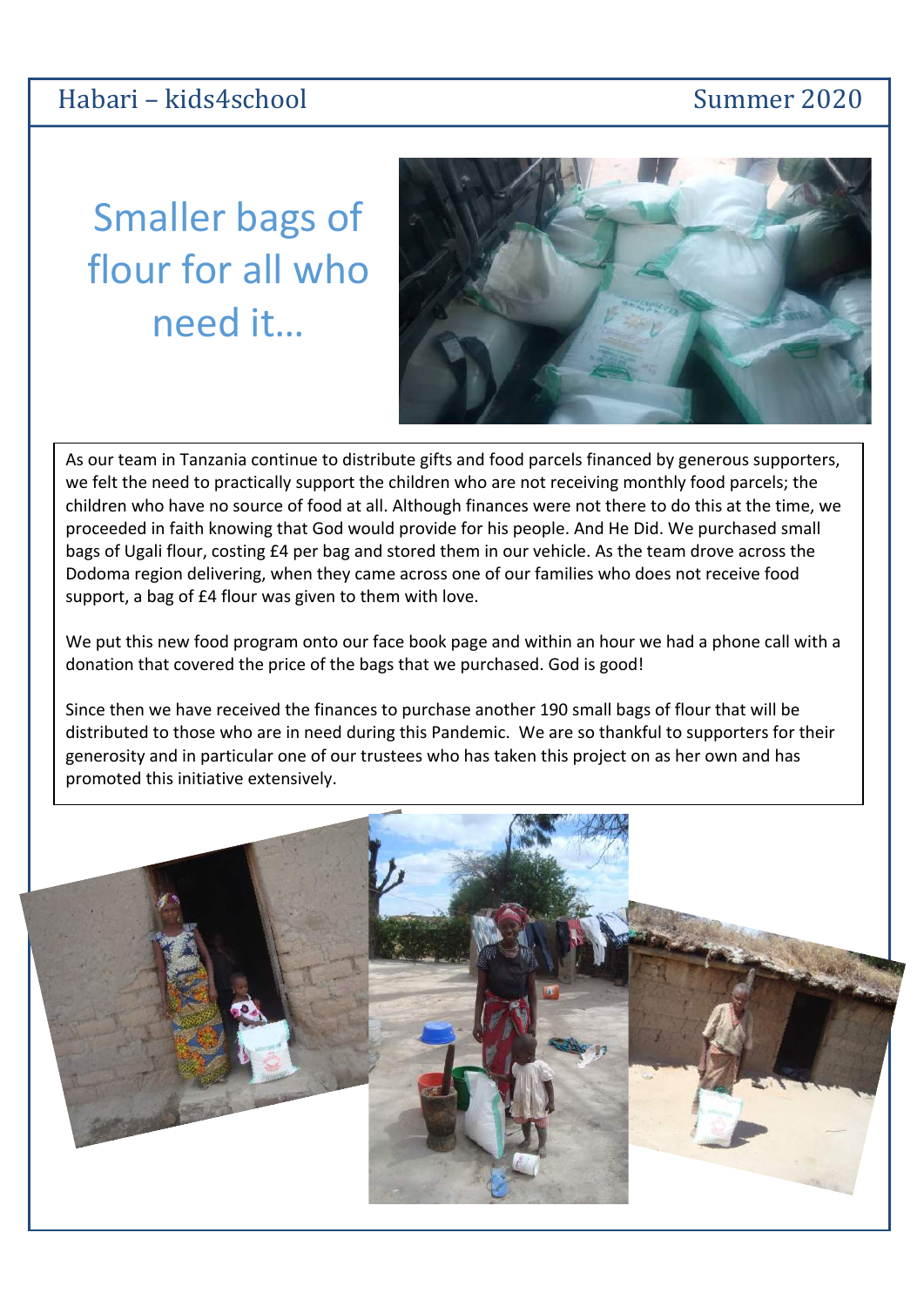# Habari – kids4school Summer 2020

# New houses for Nzasa families

Amidst these difficult and uncertain times, we have some exciting news to bring to you from Tanzania. Our Director and board of trustees decided that we would start to identify children on our sponsorship program whose houses were extremely run down and in poor condition.

Meetings took place between kids4school, village chairmen, builders & parents and two families were chosen to benefit from the first two builds. Measures were put in place to ensure that the land would remain in their possession and title deeds for the ground were obtained. This ensures safety for the families, meaning they cannot be moved on or the house cannot be sold.

These two houses are now complete and have been officially handed over to the families (who are overjoyed). You will see from the pictures the houses that the children were living in and the new house that they can now call home.

kids4school are so privileged to be in a position to finance these houses and intend building as many as finances permit. This work could not be done without the faithful giving of our generous supporters and we thank each and every person who supports the ministry. Together, we are making a difference. To God be the Glory.



We have identified 2 more of our children who are in desperate need of new housing. Building has commenced and soon 2 more families will have new homes to live in.